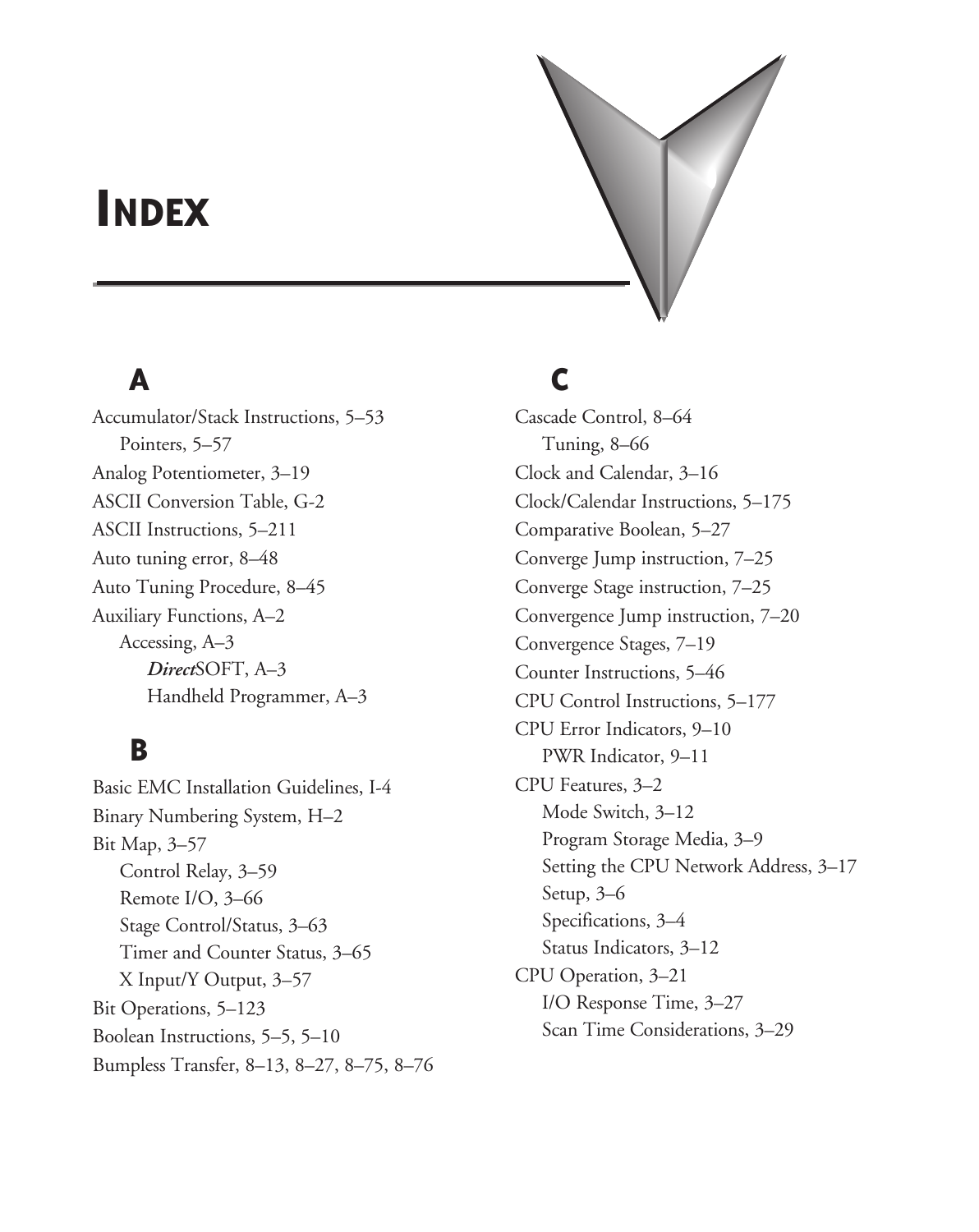### **D**

Data Type Mismatch, H–7 DL205 Aliases, 3–52 DL205 PLC Memory, E-2 Drum Instruction (DRUM), 6–12 chart representation, 6–3 counter assignments, 6–6 drum control techniques, 6–10 event drum (EDRUM), 6–14 handheld programmer mnemonics, 6–16 masked event drum (MDRMD)(MDRMW), 6–19, 6–21 Operation, 6–8 powerup state, 6–9 self-resetting, 6–11 step transitions, 6–11 Terminology, 6–2

### **E**

Environmental Specifications, 2–8 Error Codes, 9–6, B–2 Error Term Selection, 8–34 European Union Directives, I-2 Expanding DL205 I/O, 4–17 Ethernet Base Controller, 4–22 Ethernet Remote Master, 4–17 Serial Remote I/O Master/Slave, 4–26

### **F**

Feedforward Control, 8–69 Freeze Bias, 8–11, 8–35

#### **H**

Hardware Maintenance, 9–2 Communications, 9–13 Diagnostics, 9–3

Hexadecimal Numbering System, H–3 Hysteresis, 8–13, 8–37, 8–38, 8–39

# **I**

I/O Module Troubleshooting, 9–14 I/O System Configurations, 4–2 Immediate Instructions, 5–33 Initial Stage (ISG), 7–24 Installation, 2–10 Base Wiring, 2–13 Connecting DC I/O, 2–19 I/O Modules Position, 2–26 Transient Suppression, 2–21 Instruction Execution Times, C–2 Instruction Table, 5–2 Instructions stage, 7–23 stage programming, 7–2 Intelligent Box (IBox) Table, 5–230 Intelligent I/O Instructions, 5–191 Interrupt Instructions, 5–187

# **J**

Jump instruction, 7–7

# **L**

Local Expansion I/O, 4–11 Loop Mode, 8–28 Loop Table Word Definitions, 8–20

#### **M**

Machine Startup, 9–18 Memory Map, 3–37, 3–53 DL230, 3–53 DL240, 3–54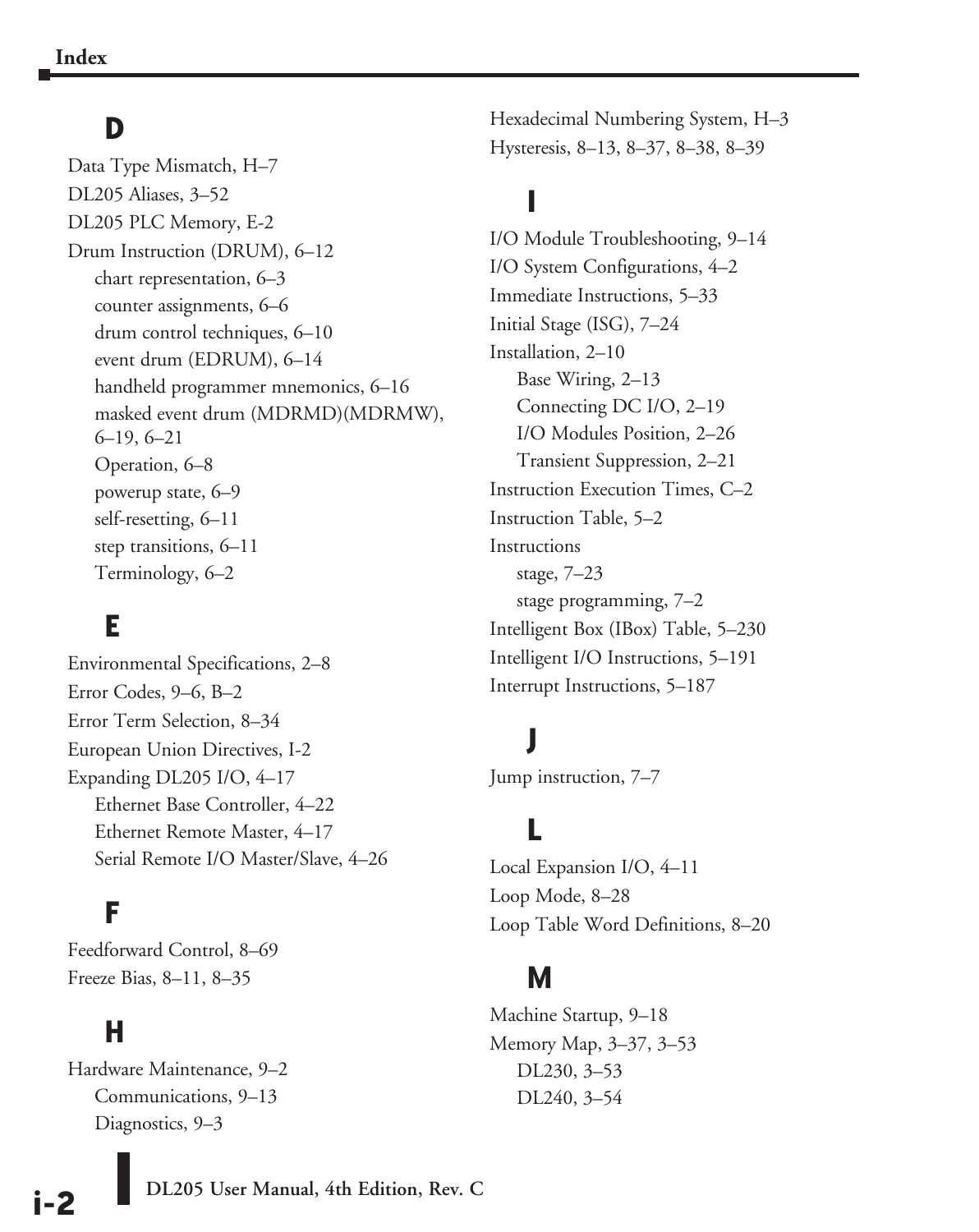DL250–1, 3–55 DL260, 3–56 Message Instructions, 5–197 Modbus RTU Instructions, 5–205 Mounting Guidelines, 2–5 Component Dimensions, 2–5

# **N**

Network Connections, 4–32 Configuring Port 2, 4–32 Network Instructions, 5–193 Network Master Operation, 4–41 Network Modbus RTU Master Operation, 4–45 Network Slave Operation, 4–35 Modbus, 4–35 Noise Troubleshooting, 9–17 Non-volatile V-memory, E-3 Non–Sequence Protocol, 4–54 Configure the DL250-1 Port 2, 4–56 Not Jump, 7–24 Number Conversion Instructions, 5–130

## **O**

Octal Numbering System, H–4

### **P**

Parallel Processing, 7–19 PID Analog Filter, 8–54 *Direct*SOFT Filter Intelligent Box Instruction, 8–56 Error Flags, 8–18 Example Program, 8–71 Loop Modes, 8–28, 8–52, 8–53, 8–65 Parameters, 8–33 Setup Alarms, 8–36

Special Features, 8–52 PID Alarms, 8–36 Calculation Overflow/Underflow Error, 8–39 Hysteresis, 8–39 Mode/Alarm Bit Description, 8–23 Monitor Limit, 8–36 Programming Error, 8–39 PV Deviation, 8–37 Rate-of-Change, 8–38 PID Loop Alarms, 8–13 Auto Tuning, 8–41 Configure, 8–26 Manual Tuning, 8–41, 8–42, 8–44, 8–47, 8–54 Mode, 8–28 Operating Modes, 8–14 Operation, 8–9 Program Setup, 8–71 Reverse Acting, 8–12, 8–14, 8–27, 8–41 Setup, 8–18 Terminology, 8–76 Troubleshooting Tips, 8–74 PID Mode 2 Word Description, 8–22 PID Mode Setting 1 Description, 8–21 PLC Numbering Systems, 3–35 Position Algorithm, 8–9, 8–15, 8–77 Position Form, 8–9 Power Budget, 4–7 Product Weight Table, F-2 Products and Data Types, H–9 Program Control Instructions, 5–179

# **Q**

Quick Start, 1–10

#### **R**